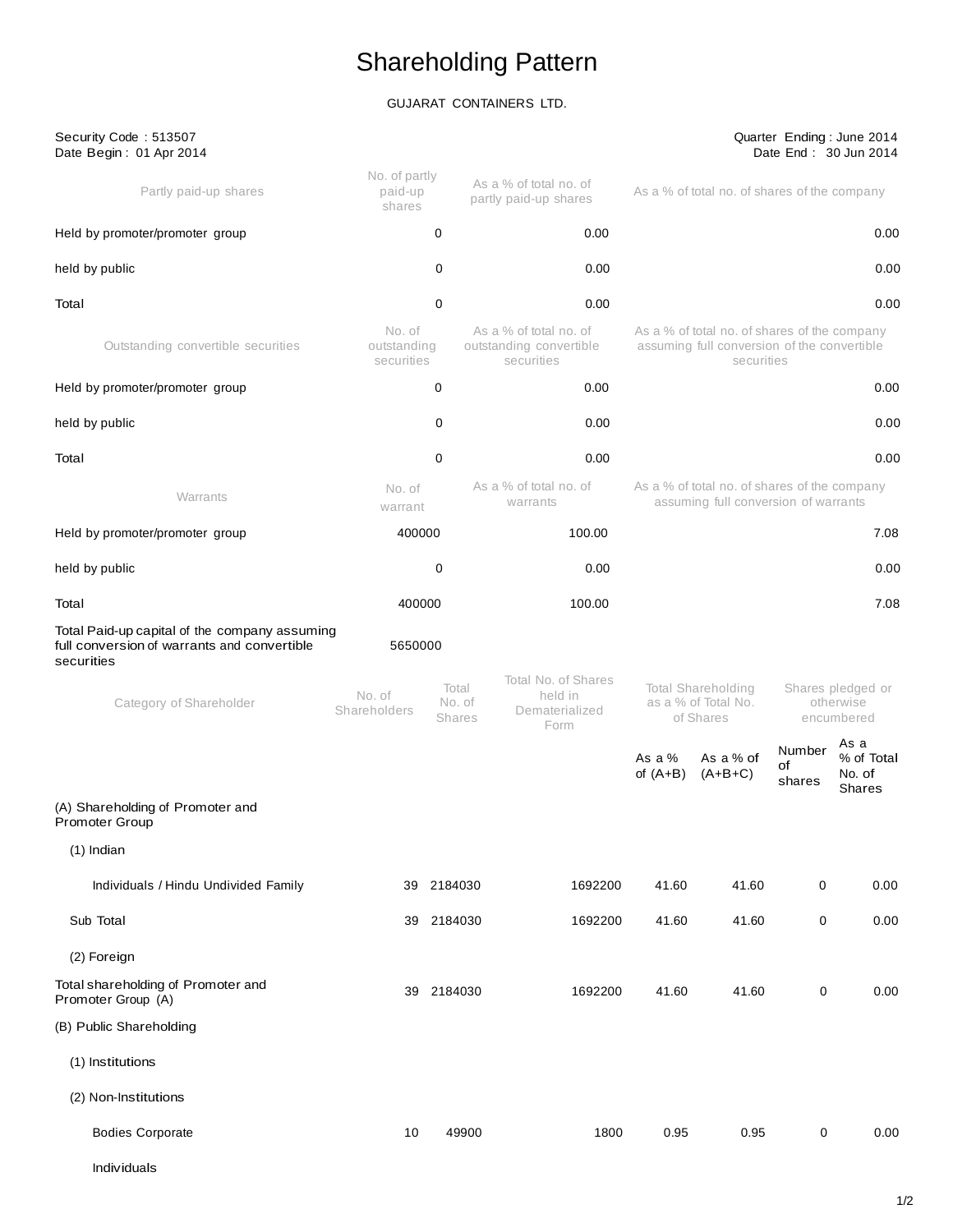| Individual shareholders holding<br>nominal share capital up to Rs. 1 lakh                  |             | 10243 2274570 | 36900       | 43.33  | 43.33  | 0 | 0.00 |
|--------------------------------------------------------------------------------------------|-------------|---------------|-------------|--------|--------|---|------|
| Individual shareholders holding<br>nominal share capital in excess of Rs. 1 lakh           | 3           | 705300        | 0           | 13.43  | 13.43  | 0 | 0.00 |
| Any Others (Specify)                                                                       | 116         | 36200         | 1600        | 0.69   | 0.69   | 0 | 0.00 |
| Non Resident Indians                                                                       | 115         | 35400         | 800         | 0.67   | 0.67   | 0 | 0.00 |
| <b>Hindu Undivided Families</b>                                                            | 1           | 800           | 800         | 0.02   | 0.02   | 0 | 0.00 |
| Sub Total                                                                                  |             | 10372 3065970 | 40300       | 58.40  | 58.40  | 0 | 0.00 |
| Total Public shareholding (B)                                                              |             | 10372 3065970 | 40300       | 58.40  | 58.40  | 0 | 0.00 |
| Total $(A)+(B)$                                                                            | 10411       | 5250000       | 1732500     | 100.00 | 100.00 | 0 | 0.00 |
| (C) Shares held by Custodians and against<br>which Depository Receipts have been<br>issued | 0           | 0             | $\mathbf 0$ | 0.00   | 0.00   | 0 | 0.00 |
| (1)                                                                                        | $\mathbf 0$ | $\mathbf 0$   | $\mathbf 0$ | 0.00   | 0.00   | 0 | 0.00 |
| (2)                                                                                        | $\mathbf 0$ | $\mathbf 0$   | 0           | 0.00   | 0.00   | 0 | 0.00 |
| Sub Total                                                                                  | 0           | $\mathbf 0$   | 0           | 0.00   | 0.00   | 0 | 0.00 |
| Total $(A)+(B)+(C)$                                                                        | 10411       | 5250000       | 1732500     | 0.00   | 100.00 | 0 | 0.00 |

Notes:

1. For determining public shareholding for the purpose of Clause 40A

2. For definitions of Promoter and Promoter Group, refer to Clause 40A.

3. Public shareholding

4. 52,50,000 Equity Shares includes 4,00,000 Shares issued as Preferential Allotment on conversation of warrants which is taken in Demat form pending the Listing & Trading Approval.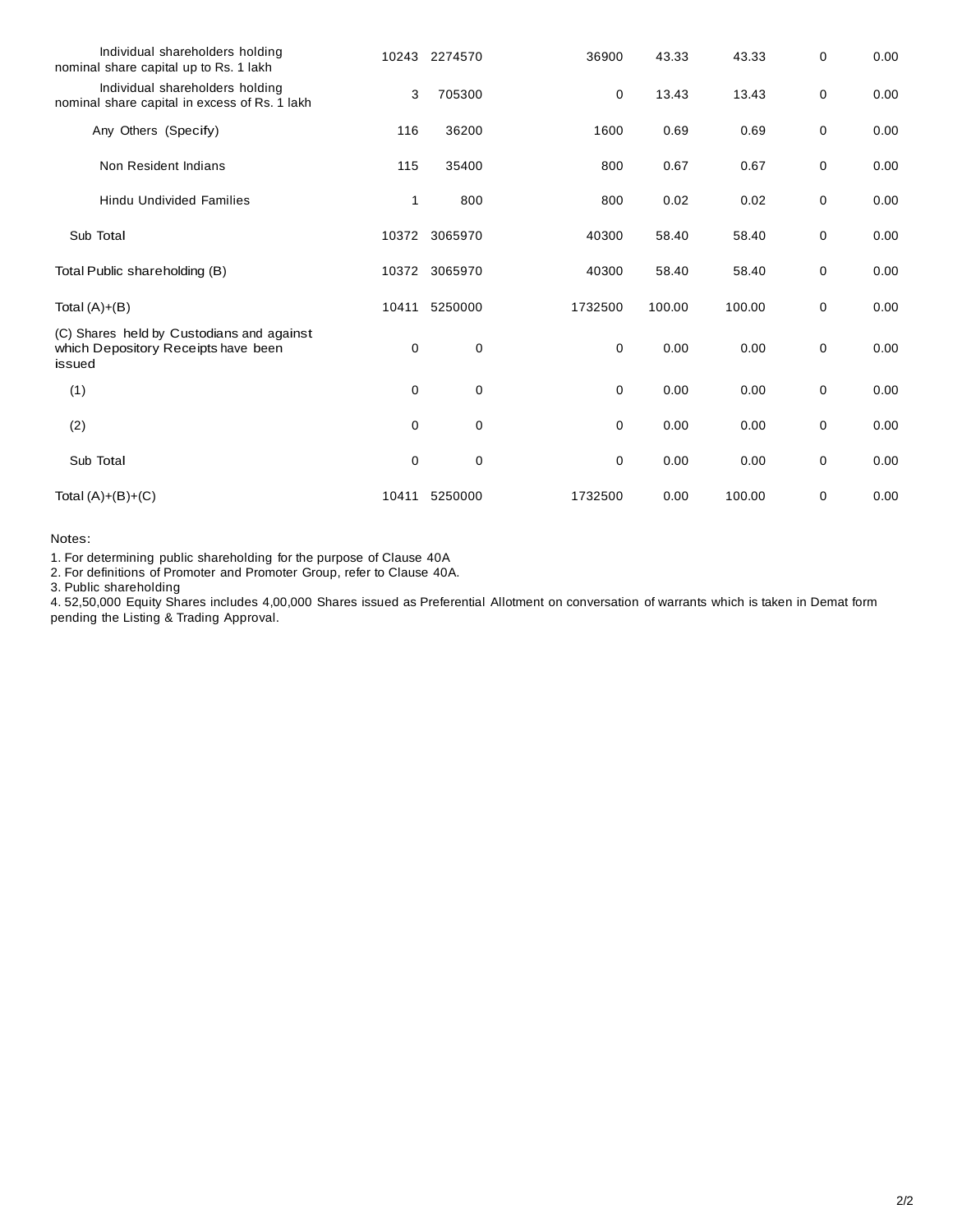# Scrip Code : 513507 Quarter ending : June 2014

# Shareholding of securities (including shares, warrants, convertible securities) of persons belonging to the category Promoter and Promoter Group

|                |                            | Details of Shares<br>held |                                           | Encumbered shares (*) |                    |                                                                    | Details of warrants              |                                                       | Details of convertible<br>securities          |                                                                     | Total shares (including<br>underlying shares<br>assuming full conversion<br>of warrants and<br>convertible securities) as<br>a % of diluted share<br>capital |  |
|----------------|----------------------------|---------------------------|-------------------------------------------|-----------------------|--------------------|--------------------------------------------------------------------|----------------------------------|-------------------------------------------------------|-----------------------------------------------|---------------------------------------------------------------------|--------------------------------------------------------------------------------------------------------------------------------------------------------------|--|
| SI.No.         | Name of the<br>Shareholder | No. of<br>Shares<br>held  | As a %<br>of<br>grand<br>total<br>$(A) +$ | <b>No</b>             | As a<br>percentage | As a<br>$%$ of<br>grand<br>total<br>$(A) +$<br>$(B) +$<br>$(C)$ of | Number<br>οf<br>warrants<br>held | As a %<br>total<br>number<br>of<br>warrants<br>of the | Numberof<br>convertible<br>securities<br>held | As a %<br>total<br>number of<br>convertible<br>securities<br>of the |                                                                                                                                                              |  |
|                |                            |                           | $(B) +$<br>(C)                            |                       |                    | sub-<br>clause<br>(I)(a)                                           |                                  | same<br>class                                         |                                               | same<br>class                                                       |                                                                                                                                                              |  |
| $\mathbf{1}$   | Kiran Shah                 | 7,67,000                  | 14.61                                     | $\mathbf 0$           | 0.00               | 0.00                                                               | $\mathbf 0$                      | 0.00                                                  | 0                                             | 0.00                                                                | 13.58                                                                                                                                                        |  |
| 2              | Geeta K Shah               | 1,47,100                  | 2.80                                      | 0                     | 0.00               | 0.00                                                               | $\pmb{0}$                        | 0.00                                                  | 0                                             | 0.00                                                                | 2.60                                                                                                                                                         |  |
| 3              | Kiran Shah                 | 2,78,100                  | 5.30                                      | 0                     | 0.00               | 0.00                                                               | $\mathbf 0$                      | 0.00                                                  | $\mathbf 0$                                   | 0.00                                                                | 4.92                                                                                                                                                         |  |
| 4              | Pravin H Shah              | 43,300                    | 0.82                                      | 0                     | 0.00               | 0.00                                                               | $\pmb{0}$                        | 0.00                                                  | 0                                             | 0.00                                                                | 0.77                                                                                                                                                         |  |
| 5              | Geeta Kiran<br>Shah        | 2,83,000                  | 5.39                                      | 0                     | 0.00               | 0.00                                                               | $\pmb{0}$                        | 0.00                                                  | $\mathsf 0$                                   | 0.00                                                                | 5.01                                                                                                                                                         |  |
| 6              | Pravin Hiralal<br>Shah     | 5,000                     | 0.10                                      | $\mathbf 0$           | 0.00               | 0.00                                                               | $\mathbf 0$                      | 0.00                                                  | 0                                             | 0.00                                                                | 0.09                                                                                                                                                         |  |
| $\overline{7}$ | Pradip M Shah              | 4,500                     | 0.09                                      | 0                     | 0.00               | 0.00                                                               | $\pmb{0}$                        | 0.00                                                  | $\mathbf 0$                                   | 0.00                                                                | 0.08                                                                                                                                                         |  |
| 8              | Kiran Shah                 | 2,830                     | 0.05                                      | 0                     | 0.00               | 0.00                                                               | $\pmb{0}$                        | 0.00                                                  | 0                                             | 0.00                                                                | 0.05                                                                                                                                                         |  |
| 9              | Geeta K Shah               | 1,100                     | 0.02                                      | 0                     | 0.00               | 0.00                                                               | $\pmb{0}$                        | 0.00                                                  | 0                                             | 0.00                                                                | 0.02                                                                                                                                                         |  |
| 10             | Kiran Shah                 | 1,100                     | 0.02                                      | 0                     | 0.00               | 0.00                                                               | $\mathbf 0$                      | 0.00                                                  | 0                                             | 0.00                                                                | 0.02                                                                                                                                                         |  |
| 11             | Pravin Shah                | 1,100                     | 0.02                                      | $\mathbf 0$           | 0.00               | 0.00                                                               | $\mathbf 0$                      | 0.00                                                  | 0                                             | 0.00                                                                | 0.02                                                                                                                                                         |  |
| 12             | Minaxiben<br>Shah          | 900                       | 0.02                                      | 0                     | 0.00               | 0.00                                                               | $\pmb{0}$                        | 0.00                                                  | 0                                             | 0.00                                                                | 0.02                                                                                                                                                         |  |
| 13             | Arvindbhai<br>Shah         | 800                       | 0.02                                      | 0                     | 0.00               | 0.00                                                               | $\mathbf 0$                      | 0.00                                                  | 0                                             | 0.00                                                                | 0.01                                                                                                                                                         |  |
| 14             | Pradipbhai<br>Shah         | 500                       | 0.01                                      | 0                     | 0.00               | 0.00                                                               | $\pmb{0}$                        | 0.00                                                  | 0                                             | 0.00                                                                | 0.01                                                                                                                                                         |  |
| 15             | Pravin Hiral<br>Shah       | 500                       | 0.01                                      | 0                     | 0.00               | 0.00                                                               | $\pmb{0}$                        | 0.00                                                  | 0                                             | 0.00                                                                | 0.01                                                                                                                                                         |  |
| 16             | Geetadevi K<br>Shah        | 100                       | 0.00                                      | 0                     | 0.00               | 0.00                                                               | $\pmb{0}$                        | 0.00                                                  | 0                                             | 0.00                                                                | 0.00                                                                                                                                                         |  |
| 17             | Geetaben<br>Shah           | 100                       | 0.00                                      | 0                     | 0.00               | 0.00                                                               | $\pmb{0}$                        | 0.00                                                  | $\pmb{0}$                                     | 0.00                                                                | 0.00                                                                                                                                                         |  |
| 18             | Pradipkumar<br>Shah        | 100                       | 0.00                                      | $\mathbf 0$           | 0.00               | 0.00                                                               | $\pmb{0}$                        | 0.00                                                  | 0                                             | 0.00                                                                | 0.00                                                                                                                                                         |  |
| 19             | Shah Geeta<br>Devi Kiran   | 100                       | 0.00                                      | $\mathbf 0$           | 0.00               | 0.00                                                               | $\pmb{0}$                        | 0.00                                                  | $\pmb{0}$                                     | 0.00                                                                | 0.00                                                                                                                                                         |  |
| 20             | Shah Geeta<br>Ben Kiran    | 100                       | 0.00                                      | 0                     | 0.00               | 0.00                                                               | $\pmb{0}$                        | 0.00                                                  | 0                                             | 0.00                                                                | 0.00                                                                                                                                                         |  |
| 21             | Shah Kiranray<br>Α         | 100                       | 0.00                                      | $\mathbf 0$           | 0.00               | $0.00\,$                                                           | $\pmb{0}$                        | 0.00                                                  | 0                                             | 0.00                                                                | 0.00                                                                                                                                                         |  |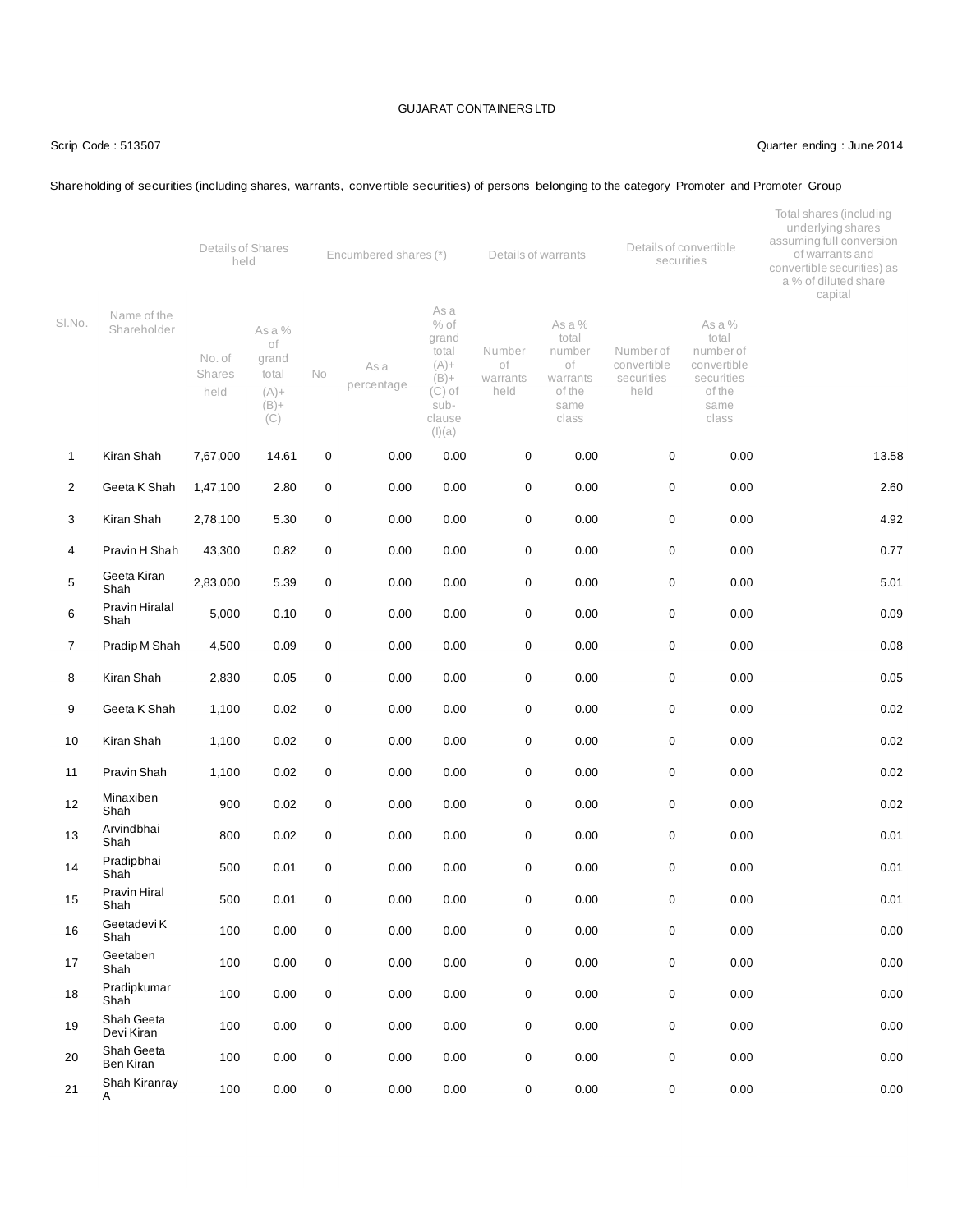| 22 | Shah Geeta               | 100       | 0.00  | $\mathbf 0$      | 0.00 | 0.00 | $\mathbf 0$ | 0.00   | 0 | 0.00 | 0.00     |
|----|--------------------------|-----------|-------|------------------|------|------|-------------|--------|---|------|----------|
| 23 | Geetakumari <<br>Shah    | 100       | 0.00  | $\boldsymbol{0}$ | 0.00 | 0.00 | 0           | 0.00   | 0 | 0.00 | 0.00     |
| 24 | Geetagauri<br>Kiran Shah | 100       | 0.00  | $\pmb{0}$        | 0.00 | 0.00 | 0           | 0.00   | 0 | 0.00 | 0.00     |
| 25 | Geeta Devi K<br>Shah     | 100       | 0.00  | $\boldsymbol{0}$ | 0.00 | 0.00 | 0           | 0.00   | 0 | 0.00 | 0.00     |
| 26 | Geeta Kiran<br>Shah      | 100       | 0.00  | $\boldsymbol{0}$ | 0.00 | 0.00 | 0           | 0.00   | 0 | 0.00 | 0.00     |
| 27 | Geetagauri<br>Shah       | 100       | 0.00  | $\pmb{0}$        | 0.00 | 0.00 | 0           | 0.00   | 0 | 0.00 | $0.00\,$ |
| 28 | Kiranray A<br>Shah       | 100       | 0.00  | $\pmb{0}$        | 0.00 | 0.00 | 0           | 0.00   | 0 | 0.00 | 0.00     |
| 29 | Pradipbhai<br>Shah       | 100       | 0.00  | $\boldsymbol{0}$ | 0.00 | 0.00 | 0           | 0.00   | 0 | 0.00 | 0.00     |
| 30 | Pradipray<br>Shah        | 100       | 0.00  | $\pmb{0}$        | 0.00 | 0.00 | 0           | 0.00   | 0 | 0.00 | 0.00     |
| 31 | Pradip Shah              | 100       | 0.00  | $\boldsymbol{0}$ | 0.00 | 0.00 | 0           | 0.00   | 0 | 0.00 | 0.00     |
| 32 | Pradipchandra<br>Shah    | 100       | 0.00  | $\boldsymbol{0}$ | 0.00 | 0.00 | 0           | 0.00   | 0 | 0.00 | 0.00     |
| 33 | Pradip Shah              | 100       | 0.00  | $\pmb{0}$        | 0.00 | 0.00 | 0           | 0.00   | 0 | 0.00 | 0.00     |
| 34 | Geetadevi<br>Kiran Shah  | 100       | 0.00  | $\pmb{0}$        | 0.00 | 0.00 | 0           | 0.00   | 0 | 0.00 | $0.00\,$ |
| 35 | Geetaben<br>Shah         | 100       | 0.00  | $\boldsymbol{0}$ | 0.00 | 0.00 | 0           | 0.00   | 0 | 0.00 | 0.00     |
| 36 | Neha Vivek<br>Vora       | 3,16,500  | 6.03  | 0                | 0.00 | 0.00 | 0           | 0.00   | 0 | 0.00 | 5.60     |
| 37 | Geeta K Shah             | 100       | 0.00  | $\boldsymbol{0}$ | 0.00 | 0.00 | $\mathbf 0$ | 0.00   | 0 | 0.00 | 0.00     |
| 38 | Neil Kiran<br>Shah       | 3,25,700  | 6.20  | $\boldsymbol{0}$ | 0.00 | 0.00 | 200000      | 50.00  | 0 | 0.00 | 9.30     |
| 39 | Neha Vora                | 2,900     | 0.06  | $\boldsymbol{0}$ | 0.00 | 0.00 | 200000      | 50.00  | 0 | 0.00 | 3.59     |
|    | Total                    | 21,84,030 | 41.60 | $\mathbf 0$      | 0.00 | 0.00 | 400000      | 100.00 | 0 | 0.00 | 45.74    |

(\*) The term encumbrance has the same meaning as assigned to it in regulation 28(3) of the SAST Regulations, 2011.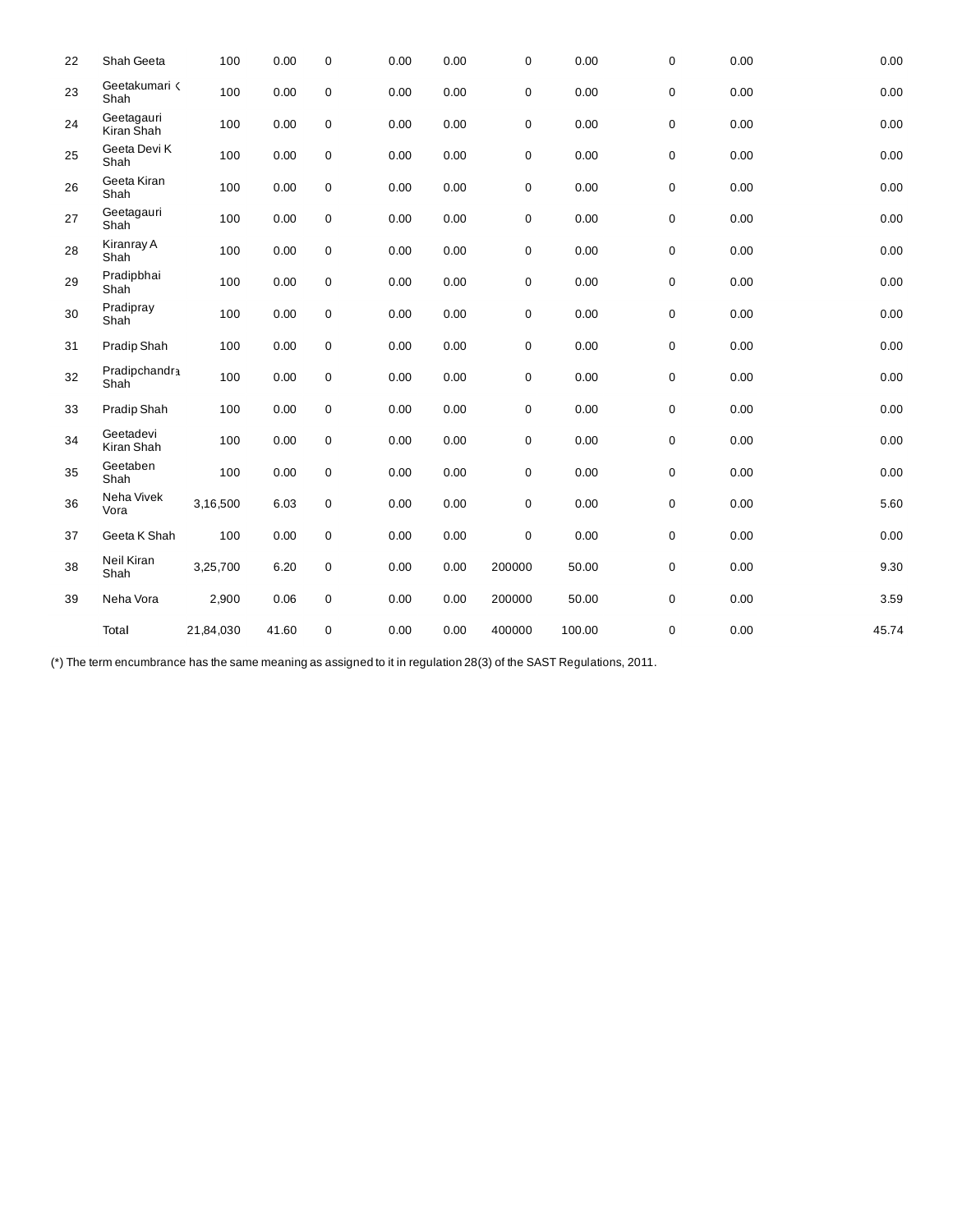### Scrip Code : 513507 Quarter ending : June 2014

#### Shareholding of securities (including shares, warrants, convertible securities) of persons belonging to the category Public and holding more than 1% of the total number of shares

|                |                           |                       | <b>Shares</b>                    |                                  | Details of warrants                           |                                                | Details of convertible<br>securities                           | Total shares (including underlying                                         |  |  |
|----------------|---------------------------|-----------------------|----------------------------------|----------------------------------|-----------------------------------------------|------------------------------------------------|----------------------------------------------------------------|----------------------------------------------------------------------------|--|--|
| No.            | Shareholder               | <b>Shares</b><br>held | Total<br>No. of<br><b>Shares</b> | Number<br>оf<br>warrants<br>held | number of<br>warrants of<br>the same<br>class | Number of<br>convertible<br>securities<br>held | number of<br>convertible<br>securities of<br>the same<br>class | warrants and convertible<br>securities) as a % of diluted share<br>capital |  |  |
|                | Gajanand K<br>Malpani     | 480000                | 9.14                             | $\mathbf 0$                      | 0.00                                          | 0                                              | 0.00                                                           | 8.50                                                                       |  |  |
| $\overline{2}$ | Laxminarayan<br>G Malpani | 170000                | 3.24                             | $\mathbf 0$                      | 0.00                                          | 0                                              | 0.00                                                           | 3.01                                                                       |  |  |
| 3              | Willingdon<br>Cristian    | 55300                 | 1.05                             | $\mathbf 0$                      | 0.00                                          | 0                                              | 0.00                                                           | 0.98                                                                       |  |  |
|                | Total                     | 705300                | 13.43                            | 0                                | 0.00                                          | 0                                              | 0.00                                                           | 12.48                                                                      |  |  |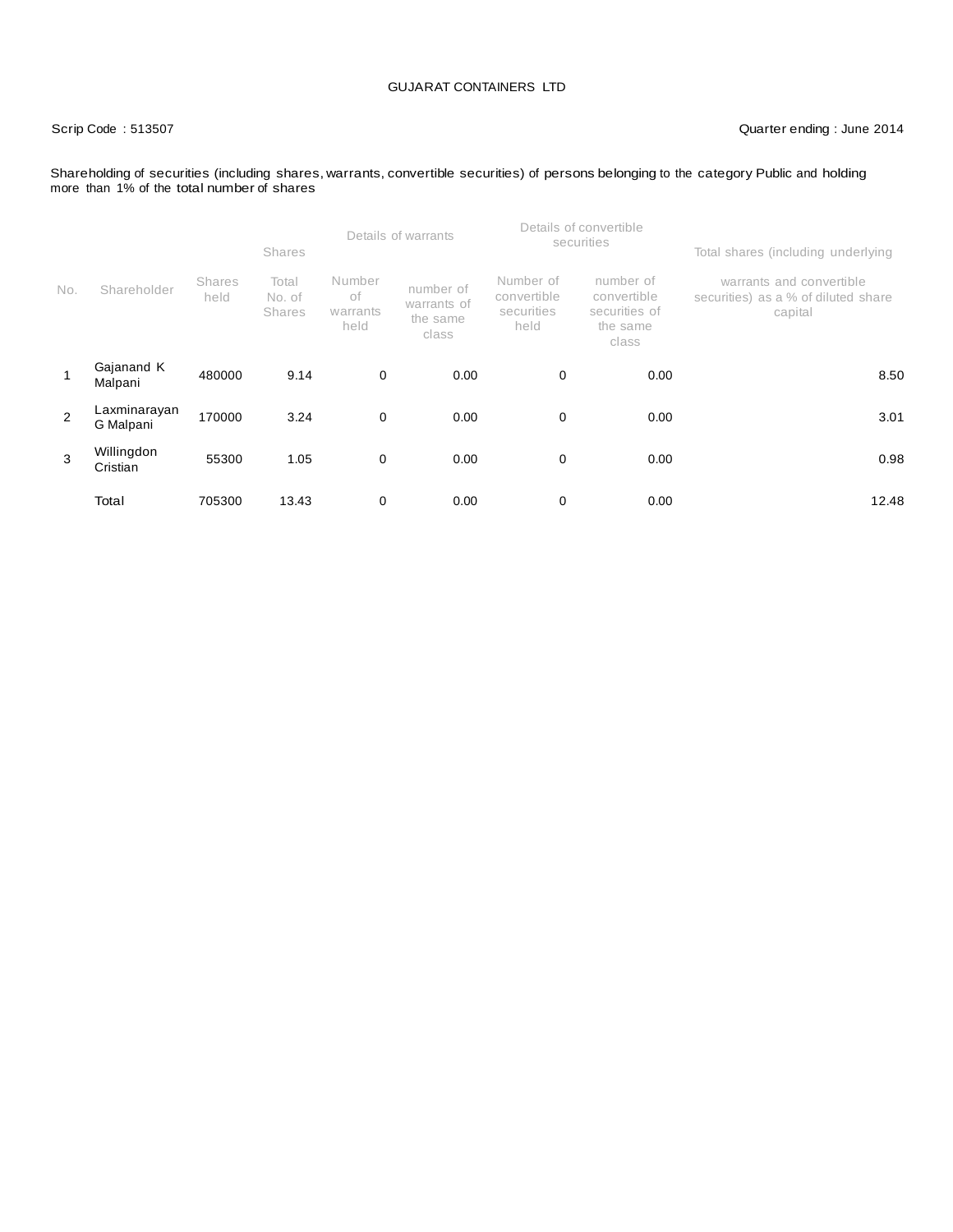Scrip Code : 513507 Quarter ending : June 2014

# Shareholding of securities (including shares, warrants, convertible securities) of persons (together with PAC) belonging to the category<br>"Public" and holding more than 5% of the total number of shares of the company

|            |                                                                                             |                         |                                                              |                          | Details of warrants                                                   |                                                | Details of convertible<br>securities                                              |                                                                                                                                                        |
|------------|---------------------------------------------------------------------------------------------|-------------------------|--------------------------------------------------------------|--------------------------|-----------------------------------------------------------------------|------------------------------------------------|-----------------------------------------------------------------------------------|--------------------------------------------------------------------------------------------------------------------------------------------------------|
| SI.<br>No. | Name(s) of the<br>shareholder(s) and<br>the Persons Acting in<br>Concert (PAC) with<br>them | No. of<br><b>Shares</b> | <b>Shares</b><br>as %<br>of Total<br>No. of<br><b>Shares</b> | Number<br>оf<br>warrants | As a $%$<br>total<br>number of<br>warrants<br>of the<br>same<br>class | Number of<br>convertible<br>securities<br>held | $%$ w.r.t total<br>number of<br>convertible<br>securities of<br>the same<br>class | Total shares (including<br>underlying shares assuming<br>full conversion of warrants and<br>convertible securities) as a %<br>of diluted share capital |
|            | Gajanand K Malpani                                                                          | 480000                  | 9.14                                                         | 0                        | 0.00                                                                  | 0                                              | 0.00                                                                              | 8.50                                                                                                                                                   |
|            | Total                                                                                       | 480000                  | 9.14                                                         | 0                        | 0.00                                                                  | 0                                              | 0.00                                                                              | 8.50                                                                                                                                                   |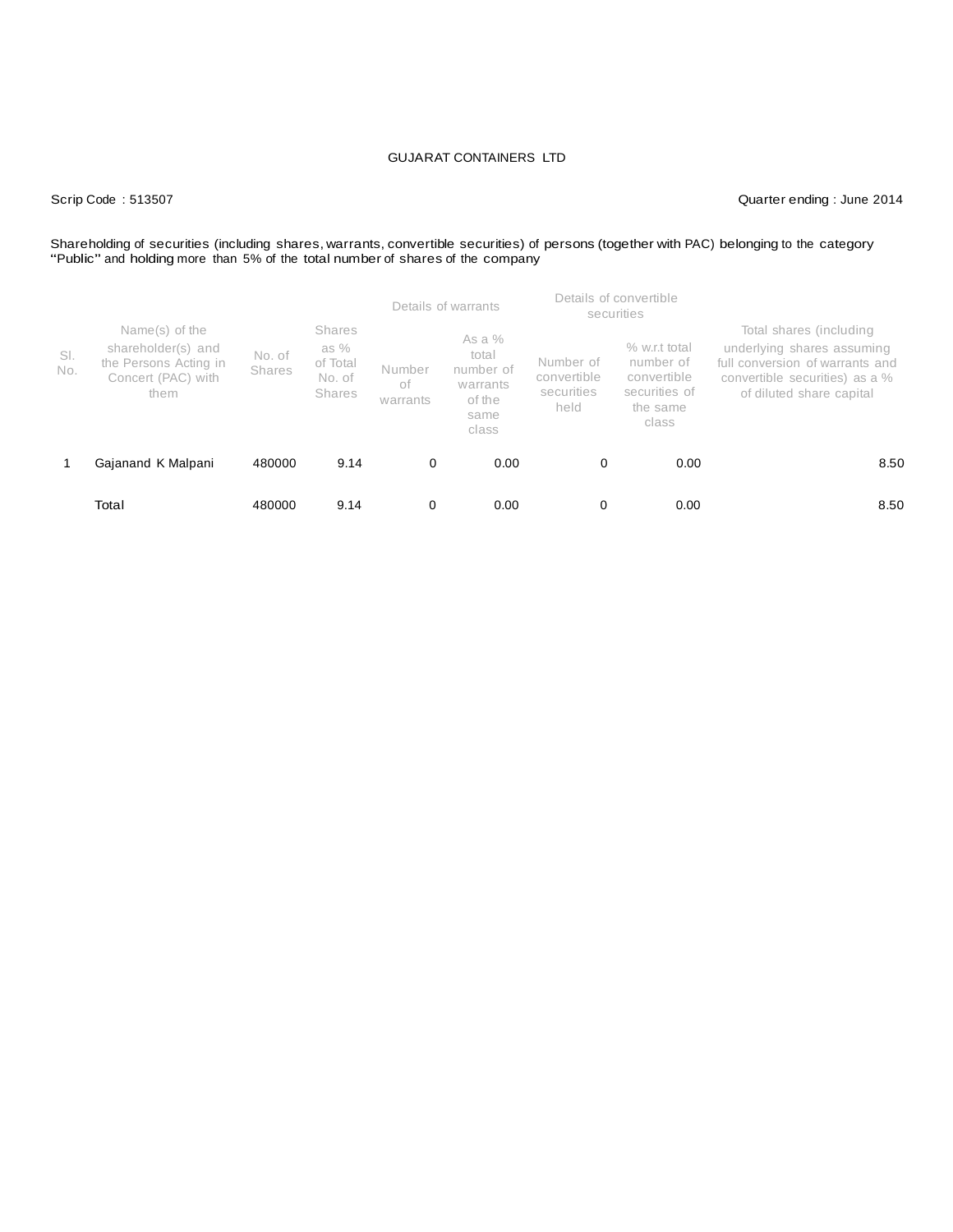### Scrip Code : 513507 Quarter ending : June 2014

#### Details of Locked-in Shares

| SI. No. | Name of the Shareholder | No. of Shares | Locked-in Shares as % of<br>Total No. of Shares |
|---------|-------------------------|---------------|-------------------------------------------------|
|         | Neil Shah               | 3,00,000      | 5.71                                            |
| 2       | Neha Vora               | 3,00,000      | 5.71                                            |
|         | Total                   | 6,00,000      | 11.43                                           |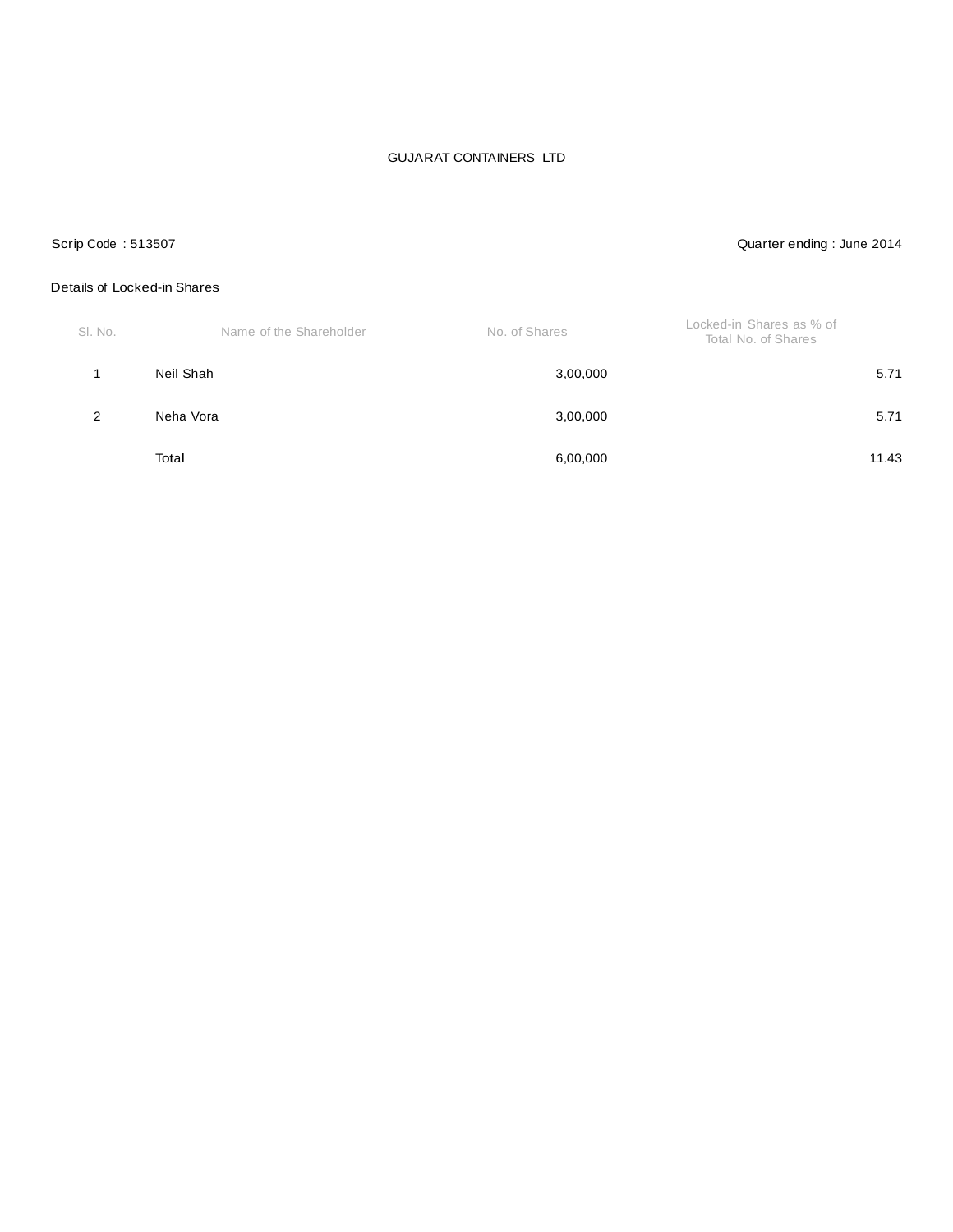# Scrip Code : 513507 Quarter ending : June 2014

# Details of Depository Receipts (DRs)

| - SI.<br>No. | Type of Outstanding DR (ADRs,<br>GDRs. SDRs. etc.) | No. of<br>Outstanding DRs | No. of Shares<br>Underlying<br>Outstanding DRs | Shares Underlying Outstanding DRs as % of<br>Total No. of Shares |
|--------------|----------------------------------------------------|---------------------------|------------------------------------------------|------------------------------------------------------------------|
|--------------|----------------------------------------------------|---------------------------|------------------------------------------------|------------------------------------------------------------------|

1 Nil 0.00

Total 0.00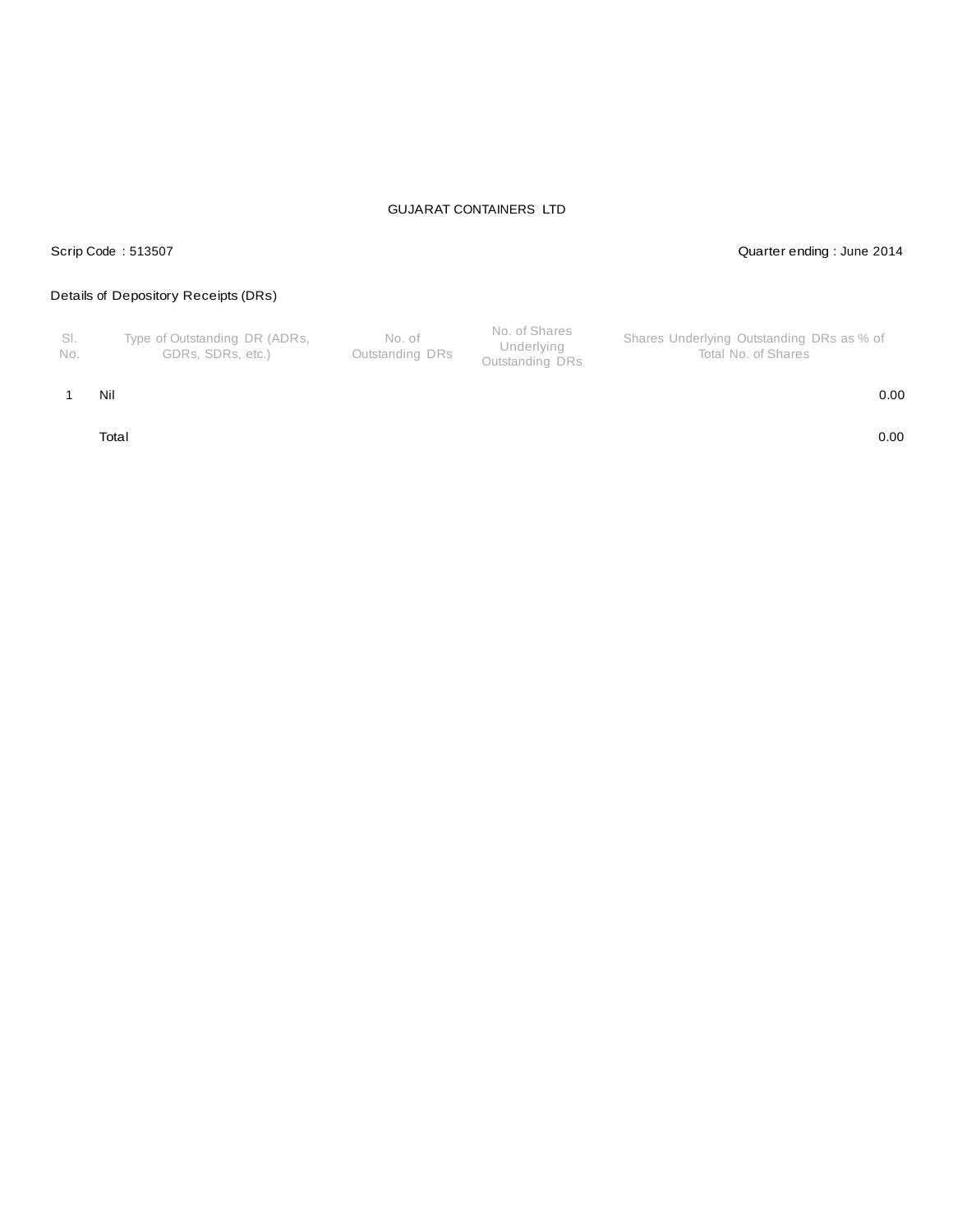Scrip Code : 513507 Quarter ending : June 2014

Holding of Depository Receipts (DRs), where underlying shares held by 'promoter / promoter group' are in excess of 1% of the total number of shares.

| SI.<br>No. | Name of the DR<br>Holder | Type of Outstanding DR (ADRs, GDRs,<br>SDRs, etc.) | No. of<br>Shares<br>Underlying<br>Outstanding<br><b>DRs</b> | Shares Underlying Outstanding DRs as a % of Total<br>No. of Shares |
|------------|--------------------------|----------------------------------------------------|-------------------------------------------------------------|--------------------------------------------------------------------|
|            | Nil                      | Nil                                                |                                                             | 0.00                                                               |
|            | Total                    |                                                    |                                                             | 0.00                                                               |